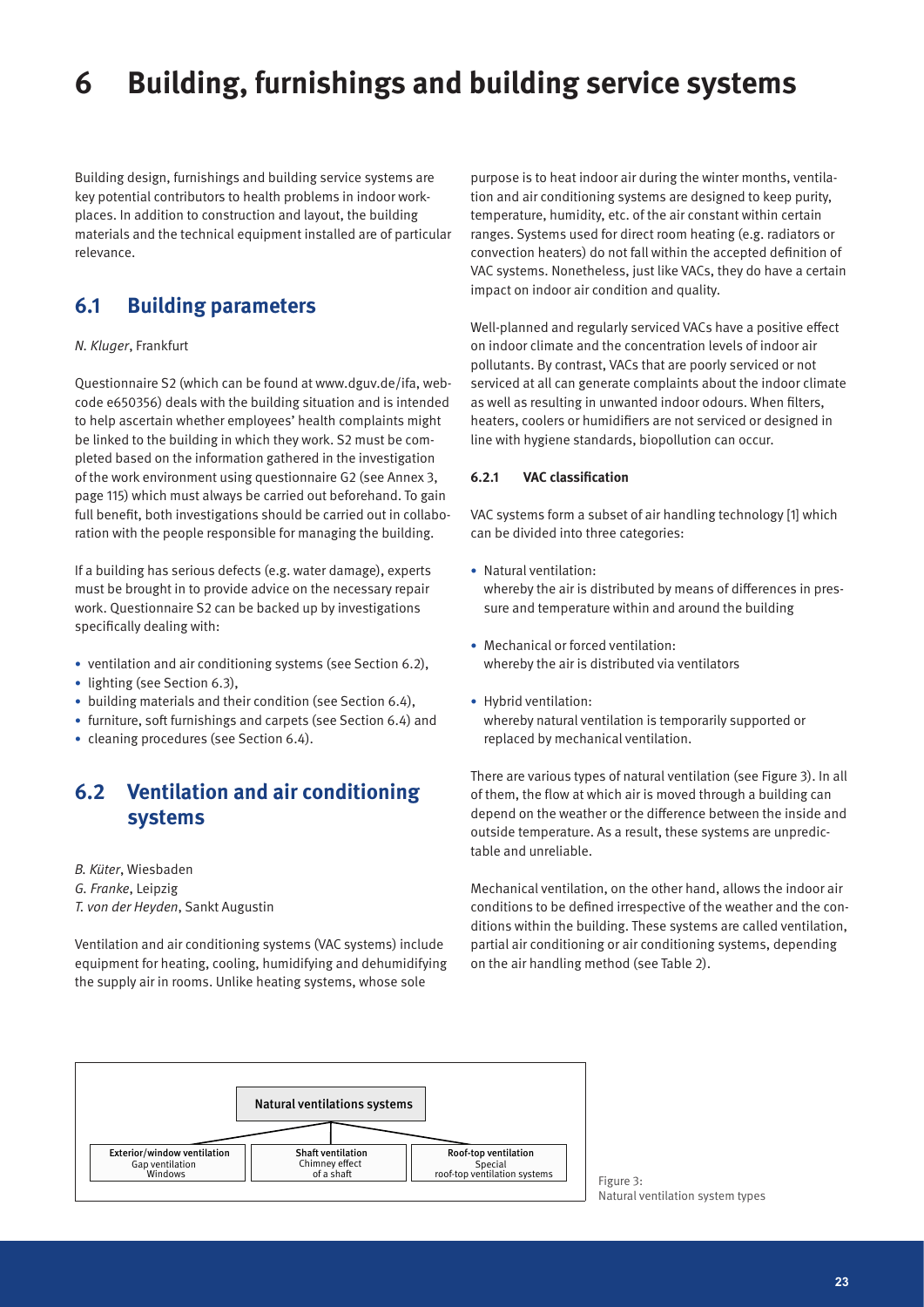Table 2: VAC system types

| <b>Type of VAC system</b>       | Air handling method                                                                                                                                                                                                                                                                                                                                                    |
|---------------------------------|------------------------------------------------------------------------------------------------------------------------------------------------------------------------------------------------------------------------------------------------------------------------------------------------------------------------------------------------------------------------|
| Exhaust system                  | None                                                                                                                                                                                                                                                                                                                                                                   |
| Ventilation system              | Heating<br>Cooling<br>Humidification<br>Dehumidification                                                                                                                                                                                                                                                                                                               |
| Partial air conditioning system | Heating and cooling<br>Heating and humidification<br>Heating and dehumidification<br>Cooling and humidification<br>Cooling and dehumidification<br>Humidification and dehumidification<br>Heating, cooling and humidification<br>Heating, cooling and dehumidification<br>Cooling, humidification and dehumidification<br>Heating, humidification and dehumidification |
| Air conditioning system         | Heating, cooling humidification and dehumidification                                                                                                                                                                                                                                                                                                                   |

Ventilation, partial air conditioning and air conditioning systems work using either outdoor air (ODA) or mixed air (MIA) – a combination of outdoor air and recirculation air (RCA) (Figure 4). There are certain exceptions, for example the warm-up phase outside

of working hours, where these systems can also be operated using recirculation air only. They are then referred to as air recirculation systems.

Figure 4:

Airflows in VAC systems (mechanical ventilation)



#### **6.2.2 Conducting the investigation**

The question of whether there is a VAC system in the workplace is initially answered during the investigation of the work environment using questionnaire G2 (see Chapter 3). A special questionnaire (S3, which can be found on the internet at www.dguv. de/ifa, webcode e650356) is also available assessing heating and VAC systems in as much detail as possible. This information

can then be used to assess the systems' impact on the quality of the indoor air and to detect fault sources. The questionnaire is divided into the following sections:

• Section A:

Data pertaining specifically to the VAC system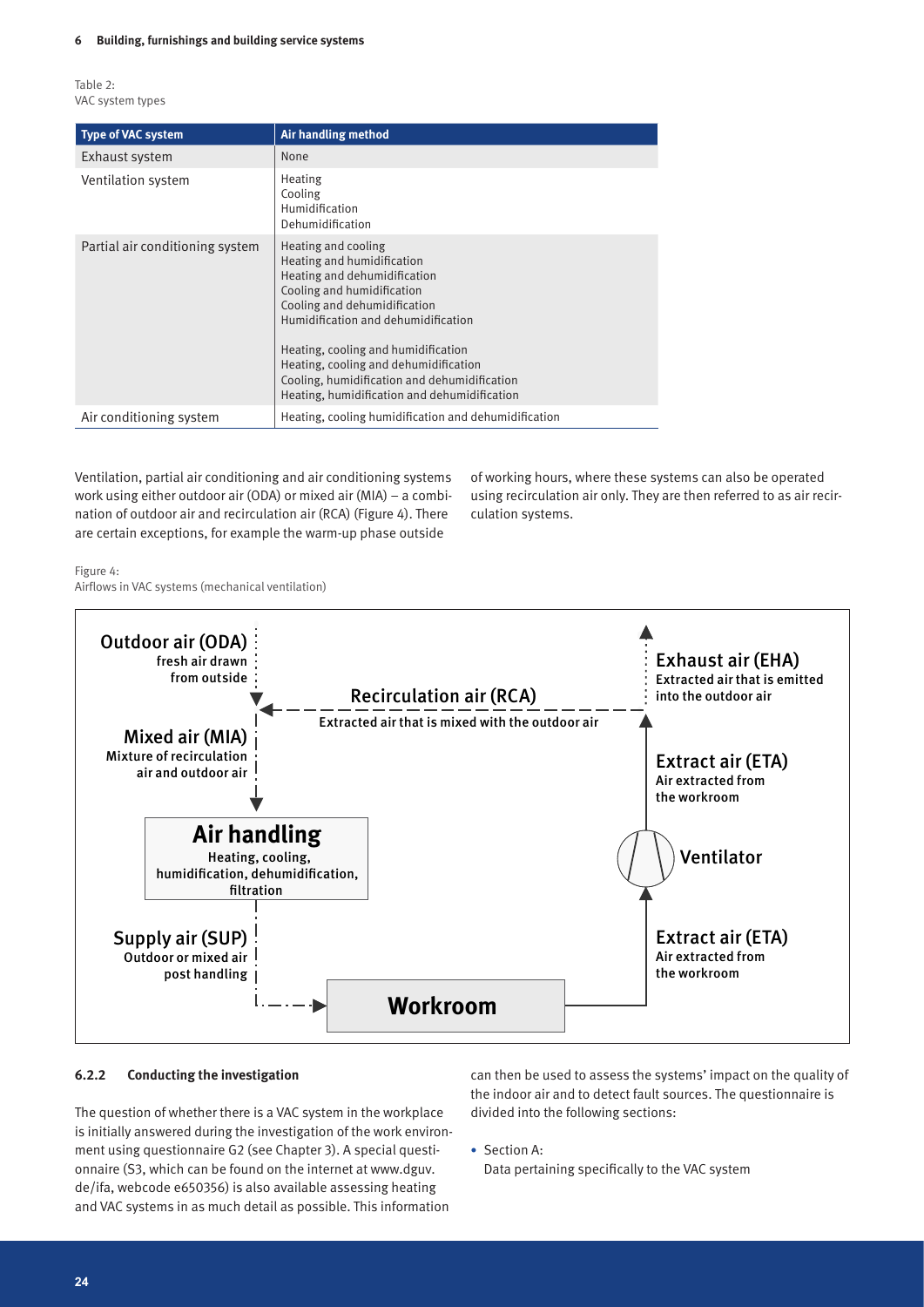- • Section B: Data pertaining specifically to humidifiers (if present)
- • Section C: Data pertaining specifically to the heating system

It is customary for the organisation to complete the questionnaire itself. Later, when the workplace is inspected, the answers on the questionnaire should be checked and, where necessary, corrected and information added. Figures 3 and 4, Tables 2 and 3 and the references listed at the end of this section provide guidance on key technical details.

#### Table 3:

Classification of air filters in accordance with DIN EN 779 [2] and DIN EN 1822 [3; 4]

| <b>Designation</b>                                | <b>Filter class</b>                                                                      |
|---------------------------------------------------|------------------------------------------------------------------------------------------|
| Coarse filter                                     | G <sub>1</sub><br>G <sub>2</sub><br>G <sub>3</sub><br>G4                                 |
| Medium filter                                     | M <sub>5</sub><br>M6                                                                     |
| Fine filter                                       | F7<br>F <sub>8</sub><br>F <sub>9</sub>                                                   |
| Highly efficient particulate air<br>(HEPA) filter | E <sub>10</sub><br>E11<br>E12<br>H <sub>13</sub><br>H14<br>U15<br>U <sub>16</sub><br>U17 |

The requirements concerning how the planning, design, customer approval, operation and servicing of VAC systems should ensure maximum hygiene are laid down in, amongst other documents, the standards DIN EN 13779 [5] and DIN EN 12599 [6] as well as in the Guideline VDI 6022, Part 1 [7].

To comply with the hygiene requirements and to ensure the VAC systems are properly maintained, trained employees (from the organisation) must check the systems at regular intervals. The intervals are also set out in Guideline VDI 6022, Part 1. They include the disinfection unit, which must be checked every six months to ensure it is in good working order, and the air filters, which need to be checked every three months for soiling, damage (leakage) and odours. The entire VAC system must undergo periodic hygiene inspections – carried out and documented by trained employees – every two years if the system has a humidification component and every three years if it does not.

Guidance on best practice in the maintenance and servicing of VAC systems, and specifically humidifiers, is available from a variety of sources. Examples are the servicing information drawn up by the Arbeitsgemeinschaft Instandhaltung Gebäudetechnik (AIG; Association for the Servicing of Building Service Systems) [8 to 10] and the humidification information pack produced by the Berufsgenossenschaft Energie Textil Elektro

Medienerzeugnisse (BG ETEM; German Social Accident Insurance Institution for the energy, textile, electrical and media products sectors) [11], which also deals with humidification in VAC systems.

#### **6.2.3 Carrying out the evaluation**

Experience has shown that specialist knowledge is generally required in order to appraise and assess VAC systems. Experts should therefore be commissioned to perform this work. Nonetheless, it is still useful to keep a record of one's initial visual impression during the investigation.

It is possible to determine beforehand whether the hygienerelated design and operating requirements for VAC systems specified in Guideline VDI 6022, Part 1 [7] have been complied with. This assessment concerns, inter alia, the air filters, humidifiers and the servicing (maintenance, inspection and repairs). Prior evaluation is possible because hygiene checks, cleaning and disinfection are usually documented, e.g. in a maintenance record or operating log. Experience shows that there are often records concerning air flow rate and indoor climate measurements. If these documents are already several years old, the information is usually no longer relevant. Another crucial aspect of the hygiene inspection is that the employees involved must have the necessary qualification (hygiene training category A, B, C or RLO).

The Guideline VDI 6022 specifies that filters for central VAC systems must be at least class F7 (cf. Table 3). If the outdoor air is polluted, the filter requirements are higher. In special circumstances, the recommendation is to use two-stage filters with filter classes F7 + F9 (see VDI 6022, Part 3 [12]).

Where VAC systems cause noise pollution, the noise level must be between 35 and 45 dB(A) depending on the nature of the room (see Guideline VDI 2081 [13]).

Information concerning compliance with indoor climate parameters (including mean air velocity at the workplace  $\cdot$  0.15 m/s, see also ASR A3.6 "Ventilation" [14]) is given in Chapter 9, "Indoor climate".

The water used in humidifiers must be of drinking quality. The total viable count (TVC) in the humidifier water should be no higher than 1,000 CFU/ml (CFU = colony forming unit). The total colony count for legionellae must not exceed 100 CFU/100 ml [7].

# **6.2.4 References**

- [1] DIN EN 12792: Lüftung von Gebäuden Symbole, Terminologie und graphische Symbole (01.04). Beuth, Berlin 2004
- [2] DIN EN 779: Partikel-Luftfilter für die allgemeine Raumlufttechnik – Bestimmung der Filterleistung (10.12). Beuth, Berlin 2012
- [3] DIN EN 1822 Blatt 1: Schwebstofffilter (EPA, HEPA und ULPA) – Teil 1: Klassifikation, Leistungsprüfung, Kennzeichnung (01.11). Beuth, Berlin 2011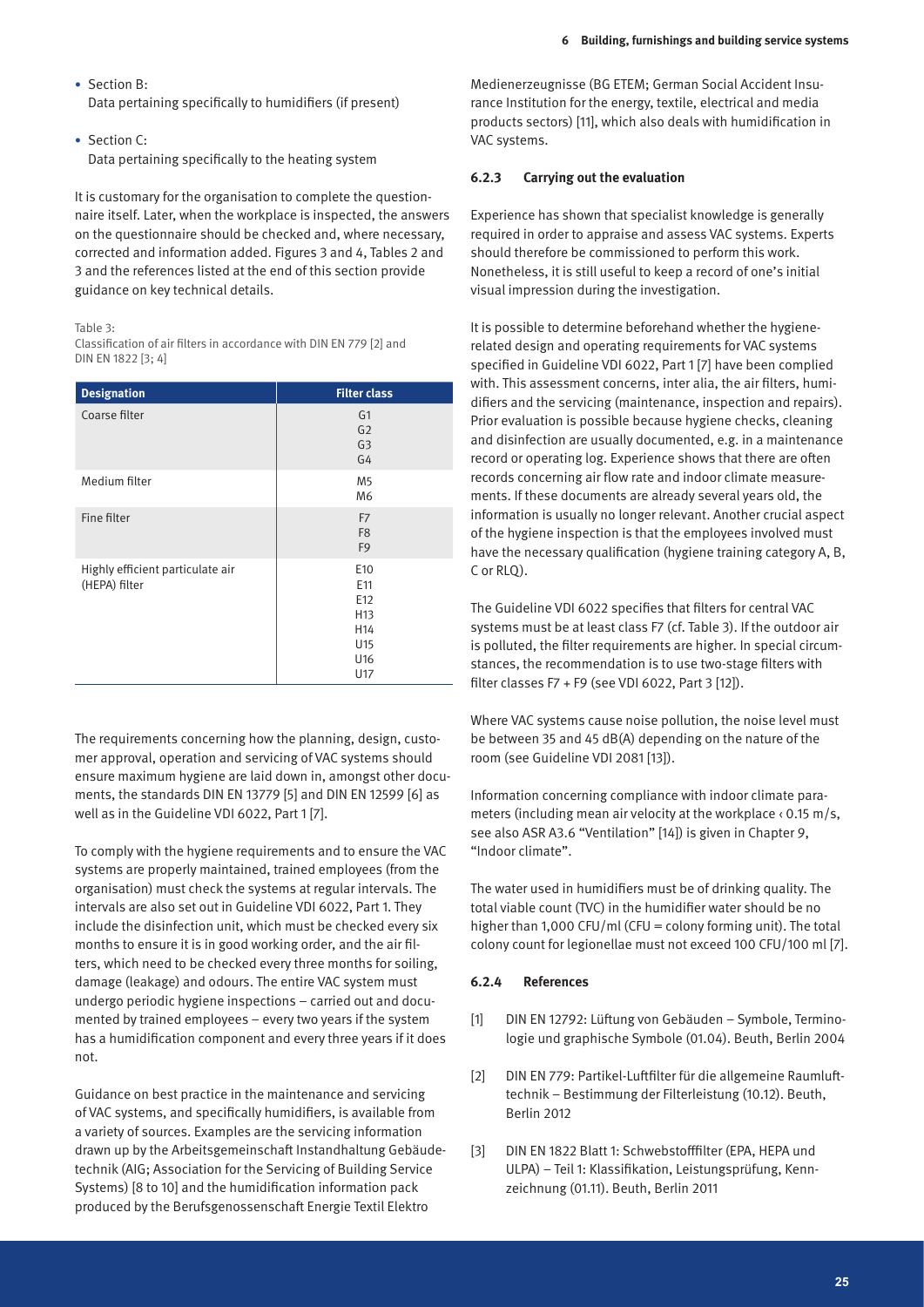- [4] Schwebstofffilter neu genormt DIN EN 1822. VDMA Luftfilterinformation 06/2011. Published by: Verband Deutscher Maschinen- und Anlagenbau (VDMA), Frankfurt am Main 2011
- [5] DIN EN 13779: Lüftung von Nichtwohngebäuden Allgemeine Grundlagen und Anforderungen für Lüftungs- und Klimaanlagen und Raumkühlsysteme (09.07). Beuth, Berlin 2007
- [6] DIN EN 12599: Lüftung von Gebäuden Prüf- und Messverfahren für die Übergabe raumlufttechnischer Anlagen (01.13). Beuth, Berlin 2013
- [7] VDI 6022 Blatt 1: Raumlufttechnik, Raumluftqualität Hygieneanforderungen an Raumlufttechnische Anlagen und Geräte (VDI Lüftungsregeln) (07.11). Beuth, Berlin 2011
- [8] AIG-Information Nr. 4: Luftbefeuchter in raumlufttechnischen Anlagen. Published by: Arbeitsgemeinschaft Instandhaltung Gebäudetechnik (AIG) der Fachgemeinschaft Allgemeine Lufttechnik im Verband Deutscher Maschinen- und Anlagenbau (VDMA), Frankfurt am Main 2004
- [9] AIG-Information Nr. 6: Wartungsschwerpunkte bei Lüftungs- und Klimaanlagen. Published by: Arbeitsgemeinschaft Instandhaltung Gebäudetechnik (AIG) der Fachgemeinschaft Allgemeine Lufttechnik im Verband Deutscher Maschinen- und Anlagenbau (VDMA), Frankfurt 2001
- [10] AIG-Information Nr. 7: Hygieneanforderungen in der Raumlufttechnik. Published by: Arbeitsgemeinschaft Instandhaltung Gebäudetechnik (AIG) der Fachgemeinschaft Allgemeine Lufttechnik im Verband Deutscher Maschinenund Anlagenbau (VDMA), Frankfurt am Main 2001
- [11] Informationen zur Luftbefeuchtung (03.12). Published by: Berufsgenossenschaft Energie Textil Elektro Medienerzeugnisse (BG ETEM), Köln 2012
- [12] VDI 6022 Blatt 3: Raumlufttechnik, Raumluftqualität Beurteilung der Raumluftqualität (07.11). Beuth, Berlin 2011
- [13] VDI 2081 Blatt 1: Geräuscherzeugung und Lärmminderung in Raumlufttechnischen Anlagen (07.01). Beuth, Berlin 2001
- [14] Technische Regeln für Arbeitsstätten: Lüftung (ASR A3.6). GMBl. (2012) No. 6, p. 92-97; last revision GMBl. (2013) No. 16, p. 359

# **6.3 Office lighting**

*S. Neumann*, Hamburg

### **6.3.1 General aspects**

Lighting requirements for workplaces are set out in the Arbeitsstättenverordnung (Ordinance on Workplaces) [1] and the Technical Rule for Workplaces ASR A3.4, "Lighting" [2]. DGUV Information 215-442, formerly BGI 856, "Office lighting" [3], adds more specific detail and recommendations.

This section outlines the salient requirements of ASR A3.4 and the DGUV Information 215-442 as well as providing guidance on how to assess lighting systems (see Section 6.3.5). The S4 questionnaire can also be downloaded from the internet (www.dguv. de/ifa, webcode e650356) as an aid.

# **6.3.2 Daylight**

Daylight plays an important role in indoor lighting. An adequate supply of daylight, combined with as little obstruction of the outside view (undistorted and unaltered) as possible, has a positive impact on employees' sense of wellbeing and thus on morale and productivity.

Consequently, it is important that office rooms have adequately sized windows. This can be said to be the case if

- the area of the transparent window surfaces is equal to at least one tenth of the room's floor area or
- $\bullet$  the daylight factor<sup>2</sup> at the workstations is at least 2%.

In addition, the proportions and balustrade heights must be such that, as far as possible, they do not obstruct employees' view of the outside environment. Where circumstances allow, the workstations should therefore be positioned near the windows, not in the middle of the room.

At the same time, the windows must be fitted with suitable, adjustable solar protection solutions (see DGUV Information 215-444, formerly BGI 827, "Sun protection in offices" [4]) so as to minimise glare and illuminance<sup>3</sup> caused by daylight shining on display screens.

Daylight alone is not enough to ensure good quality lighting (particularly adequate illumination) throughout the entire working day, whatever the season. This is true even if the workstations are positioned directly next to the window and make optimum use of the daylight. As a result, artificial lighting has to be used. The quality parameters described below refer to artificial lighting but the aims they serve in terms of protection can also be applied to daylight. It should be pointed out, however, that employees appreciate the positive effects of daylight and the

<sup>2</sup> The daylight factor is the ratio of the illuminance at a given point inside to the illuminance outside without any obstruction. The sky must be overcast [2].

<sup>&</sup>lt;sup>3</sup> Illuminance is a unit of measurement for the light that hits a given surface. It is measured in lux (lx) [2].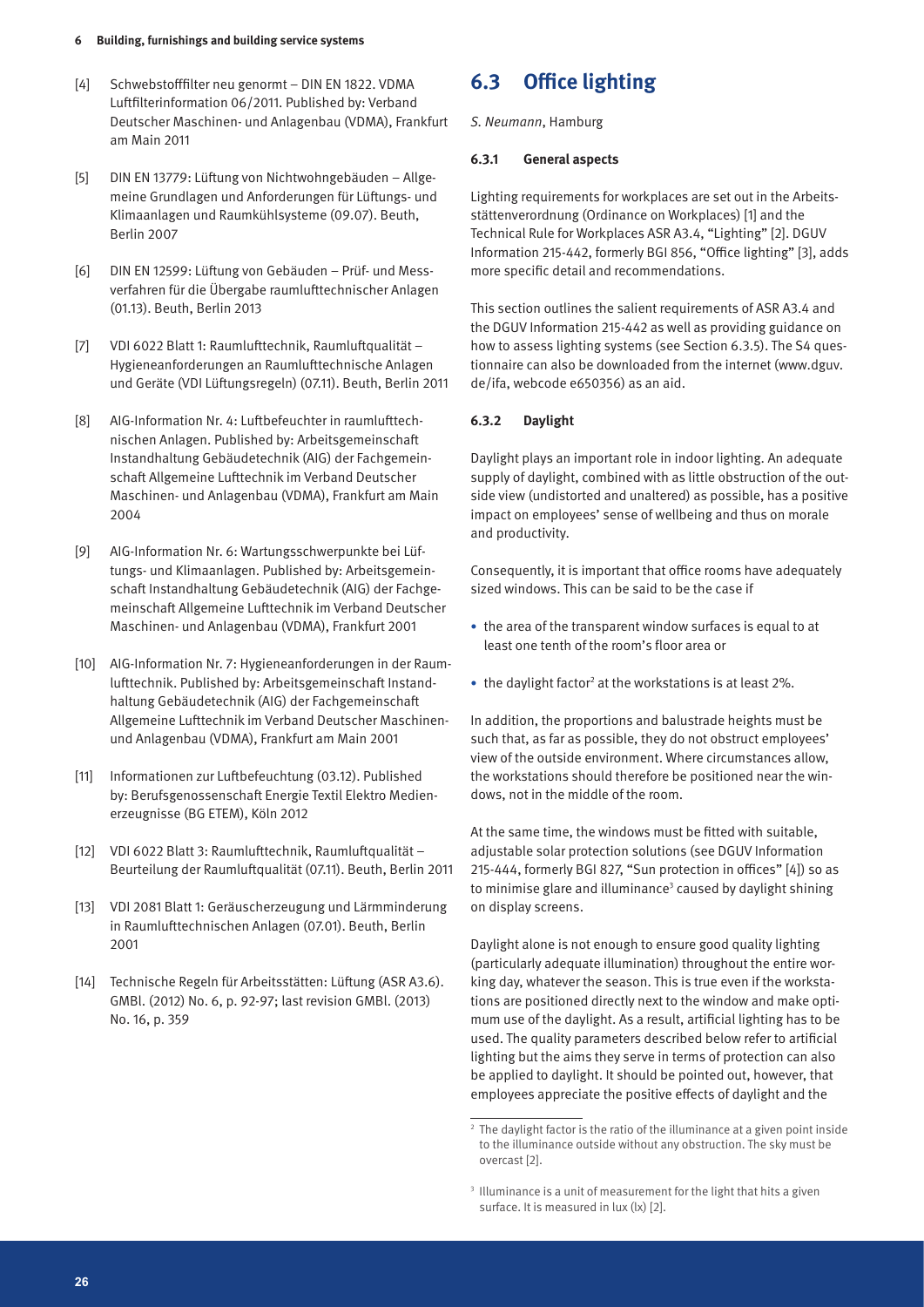fact that they can see outside. So they are willing to accept more extreme levels of glare, light colour, luminance variance, etc. caused by natural light and actually find them agreeable.

### **6.3.3 Lighting quality parameters**

Lighting quality affects humans in two ways. Firstly, it influences vision, determining how quickly and precisely a person can discern detail, colour and shape. And secondly, it can boost or reduce activity and performance levels. Poor lighting can cause visual strain, leading to headaches, watery or stinging eyes or spots before the eyes.

The following lighting (or "photometric") quality parameters are particularly important when endeavouring to achieve an adequate standard of lighting for visual tasks at display screens:

- • Level of illumination
- Luminance distribution
- Direct glare limitation
- Reflected glare limitation for display screens and other equipment
- Daylight glare limitation
- Light direction and shadiness
- • Light colour and colour rendering
- Flicker-free lighting

Strain on employees can largely be avoided by ensuring these quality parameters are applied. The employees' eyesight must also be taken into account.

#### *Level of illumination*

Artificial lighting must provide an adequate level of illumination. For display screen and office workplaces, this requires a horizontal illuminance<sup>4</sup> of at least 500 lx. The same level is required for the work area "meetings". Surrounding areas must have a horizontal illuminance of at least 300 lx.

The illumination level is determined not only by the horizontal illuminances but also by the vertical illuminances<sup>5</sup> and the evenness of the illuminance distribution across the surface being assessed.

Since the illuminance values are minimum requirements, lighting systems must be serviced as soon as the specified minimum value is reached (see also Section 6.3.4, "Maintenance").

#### *Luminance distribution*

Luminance is the photometric parameter that quantifies brightness. To achieve unhindered vision, the luminance ratio in the field of vision must be balanced. This is the case if the ratio between the luminance

- in the work area (e.g. a sheet of paper) and the immediate surroundings (e.g. desk) is 3 : 1 ("task-to-surround ratio") and
- on large surfaces in the working environment (e.g. walls) and the work area (e.g. a display screen) is 10 : 1.

The differences in luminance should not be too slight as this gives rooms a monotonous look.

A room's boundary surfaces can be deemed to be adequately bright if the colour scheme is such that the reflectance is between

- 0.7 and 0.9 on the ceiling,
- • 0.5 and 0.8 on the walls and
- 0.2 and 0.4 on the floor.

The recommended reflectance range for work planes, furnishings and equipment is 0.2 to 0.7. The recommended gloss level is matt to satin matt (60 ° reflectometer reading ≤ 20).

### *Direct glare limitation*

Unwanted direct glare can occur in a room or in employees' field of vision due to bright surfaces (e.g. luminaires, windows or illuminated surfaces) and steps must be taken to limit it. The discomfort glare from luminaires is evaluated using the UGR (Unified Glare Rating) method [5]. The lower the UGR, the less the glare. In rooms with display screens and office workstations, the UGR must not be higher than 19, irrespective of the level of illumination.

#### *Reflected glare limitation*

Reflected glare, caused by high luminances being reflected on glossy surfaces, also has to be limited. It is therefore important to ensure that only LCD screens with good anti-glare properties are used at display screen workstations. Reflected glare on other work equipment can be avoided by complying with the recommended gloss levels (see "Luminance distribution"). It is also important to use matt paper and document wallets. Other factors that can help prevent reflected glare are the type of lighting (see "Lighting type") and the positioning of the luminaires.

#### *Daylight glare limitation*

To minimise daylight-induced direct and reflected glare, it is important that workstations are positioned in such a way that, as far as possible, employees' line of vision runs parallel to the main window area. Installing display screens in front of windows can result in direct glare due to significant differences in

 $^4$  Horizontal illuminance  $\mathsf{E}_\mathsf{h}$  is the illuminance on a horizontal surface, e.g. a bench [2].

 $^{\rm 5}$  Vertical illiminance E $_{\rm v}$  ist the illuminance on a vertical surface [2].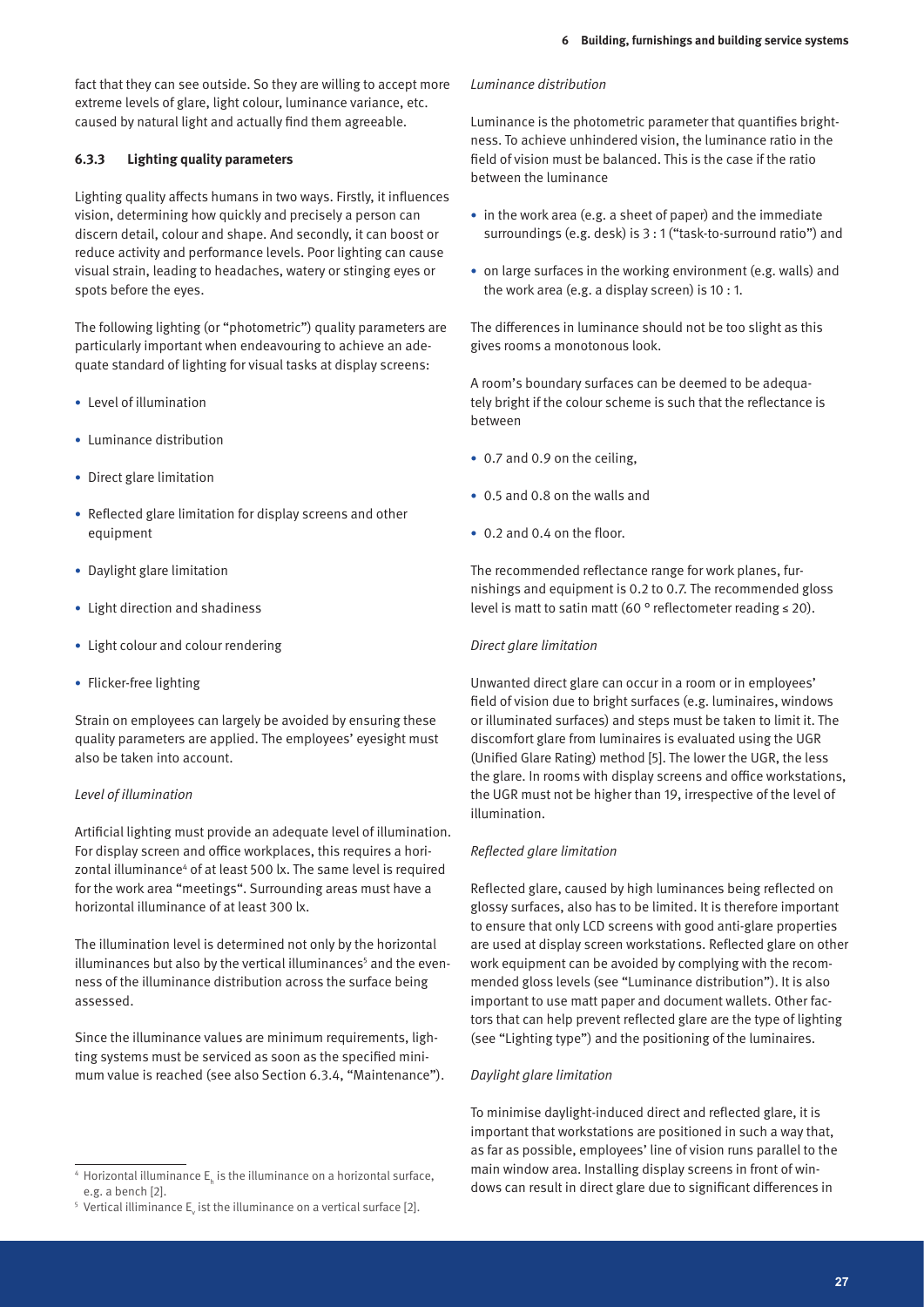luminance between the screen and the surroundings. Windows close behind users can reduce the legibility of the display.

In addition, suitable, adjustable solar protection solutions must be affixed to the windows in order to limit glare and excessive illuminance caused by daylight.

#### *Light direction and shadiness*

Efforts should be made to ensure a good level of shadiness at the workplace. The lighting must be designed to provide adequate shadiness so as not to impair spatial perception. On the other hand, highly directed light should be avoided too as it creates sharp-edged and long shadows.

# *Light colour and colour rendering*

Lamps with a light colour of warm white or neutral white should be used for display screen workstations. Lamps with a daylight white light colour should not be used unless the illuminance is relatively high  $(≥ 1,000$  lx).

Lamps must have a colour rendering index  $\mathtt{R}_{_\mathrm{a}}$  of at least 80 if they are to provide good colour rendering.

# *Flicker-free lighting*

Where artificial lighting is used, unwanted flickering can occur. Flickering leads to impaired vision and fatigue. It can be prevented by using electronic ballasts.

#### **6.3.4 Maintenance**

Lighting systems must be serviced regularly and repaired as necessary. To ensure this requirement is met, a properly qualified lighting planner should draw up a service plan for each lighting system. Service plans specify the intervals for cleaning and replacing lamps, cleaning luminaires and redecorating the room's surfaces. The service plan must be followed once the system is in operation so as to make sure the illuminance does not drop below the specified maintenance value.

If the illuminance falls below the required minimum, the lighting system must be serviced. During the course of a lighting system's useful life, the illuminance decreases as the lamps, luminaires and room age and accumulate dirt. Consequently, a higher mean illuminance value (planning value) must be assumed when planning the system.

# **6.3.5 Assessing lighting systems**

It makes sense to check the plans and calculations during the actual planning phase to verify that the system complies with the requirements concerning lighting quality parameters. It is almost always extremely difficult to modify a lighting system that has already been installed.

Another key point is that the service plan drawn up by the planner should be adhered to and the lamps and luminaires cleaned, the lamps replaced and the rooms redecorated as specified in the plan (see Section 6.3.4, "Maintenance"). This ensures that the illuminances do not drop below the specified maintenance values.

Despite these measures, it can sometimes be necessary to carry out an assessment of an existing lighting system. This is done, for example,

- to narrow down the potential causes of non-specific health problems,
- if employees have health complaints that could be due to inadequate lighting,
- if there is concern that the requirements pertaining to the lighting quality parameters of the lighting system have not been complied with or
- if the intervals set out in the service plan are to be extended.

A qualified person (e.g. an OSH professional, occupational physician or technical inspector) can carry out an indicative assessment of whether the illuminance requirements are met.

If a detailed assessment is needed to establish whether the lighting quality parameters comply with the requirements, an assessor should be brought in to conduct the measurements described in DIN 5035-6 "Beleuchtung mit künstlichem Licht – Messung und Bewertung" (Artificial lighting – Measurement and evaluation) [6]. It is also recommended that an assessor be brought in and, where necessary, measurements be carried out if a complaint is to be made about the lighting system to, for example, the person(s) who planned or installed it or to the lessor of the premises.

#### *Indicative assessment of illuminance*

Illuminance should be measured at intervals of approximately 20 to 50 cm, depending on the size of the room or work area, with the gaps between each measurement as evenly spaced out as possible. The luxmeter used should be at least class C (for screening measurements).

The measurements are performed

- at a height of 0.75 m for horizontal illuminance  $\mathsf{E}_\mathsf{h}$  and
- at a height of 1.20 m for the mean vertical illuminance  $\overline{E}_{v}$

The mean of each illuminance value is calculated based on the individual measurements. The mean vertical illuminance can be measured using a cylindrical sensor or determined by measuring and averaging vertical illuminances (e.g. in four directions, each 90 ° to each other) at one point.

The following must be considered when measuring illuminance:

• extraneous light must be eliminated as far as possible, i.e. the measurements must be conducted after dark, without daylight and with solar protection closed;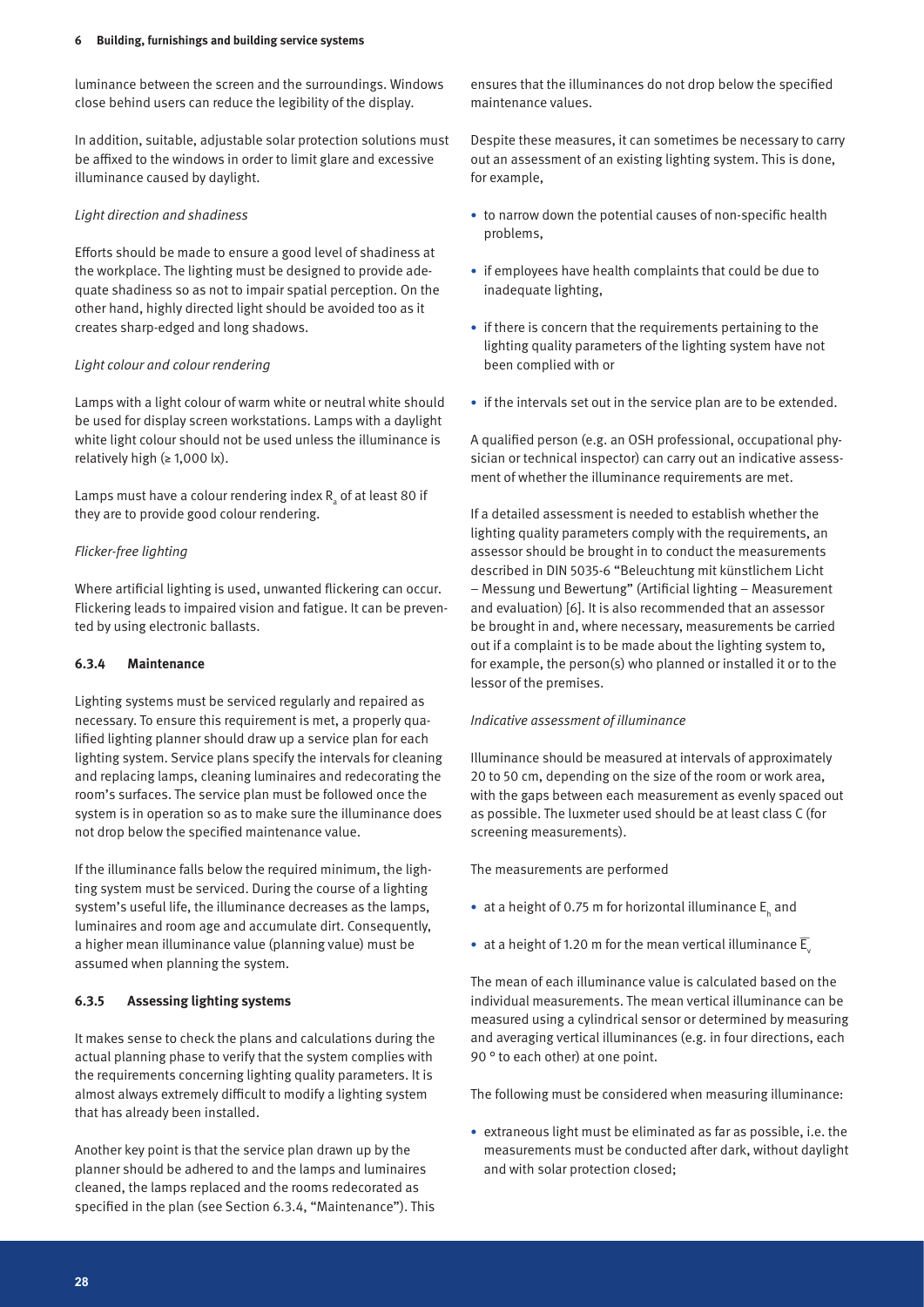- no shadow, e.g. from the person measuring or from tall items of furniture or furnishings in the room, should fall on the luxmeter's sensor;
- the lamps must be operating stably, i.e. the lighting system must have been powered up at least 20 minutes prior to the measurement being conducted;
- the air temperature must be in the usual temperature range, e.g. 20 to 26 °C for offices; and
- the operating voltage must be as close to the rated voltage as possible.

# *Ensuring correct light colour and colour rendering*

When lamps are replaced, it is important to ensure that their light colour and colour rendering, as well as their power consumption, are as set out in the plans. The light colour and colour rendering of the fluorescent lamps used are indicated by a threedigit code which the manufacturer applies to the lamps. The first digit refers to the colour rendering properties and the second and third digits indicate the light colour.

# **6.3.6 References**

- [1] Verordnung über Arbeitsstätten (Arbeitsstättenverordnung – ArbStättV) vom 12. August 2004. BGBl. I (2004), p. 2179-2189; last revision BGBl. I (2010), p. 960-967
- [2] Technische Regeln für Arbeitsstätten: Beleuchtung (ASR A3.4). GMBl. (2011) No. 16, p. 303-317
- [3] DGUV Information 215-442: Beleuchtung im Büro; Hilfen für die Planung von Beleuchtungsanlagen von Räumen mit Bildschirm- und Büroarbeitsplätzen (formerly BGI 856). Published by: Verwaltungs-Berufsgenossenschaft, Hamburg 2009
- [4] DGUV Information 215-444: Sonnenschutz im Büro (formerly BGI 827). Published by: Verwaltungs-Berufsgenossenschaft, Hamburg 2005
- [5] DIN EN 12464-1: Licht und Beleuchtung Beleuchtung von Arbeitsstätten – Teil 1: Arbeitsstätten in Innenräumen (08.11). Beuth, Berlin 2011
- [6] DIN 5035-6: Beleuchtung mit künstlichem Licht Teil 6: Messung und Bewertung (11.06). Beuth, Berlin 2006

# **6.4 Materials**

#### *N. Kluger*, Frankfurt am Main

Materials, furniture, and cleaning and care products can have a major impact on indoor air quality since they are potential sources of gaseous or particulate emissions. The best known examples are formaldehyde, which is mostly emitted by chipboard and wood preservatives.

The information available on the materials and products used is usually sparse, if it exists at all. This tends to make it difficult to determine which harmful substances in the indoor air might have caused employees' health complaints. This section therefore has two objectives, as follows:

- Firstly, it sets out to show which substances are typically emitted as particulate matter or gas from certain materials (wood panels, adhesives, carpet, cleaning agents, etc.). These potential emissions can then be compared with any substances that might already have been detected in the indoor air, thus helping to identify the sources and/or eliminate the causes. Having said that, it is generally not possible to attribute a health complaint to one specific source without conducting further investigation.
- Secondly, it seeks to help provide effective ways of preventing health complaints by taking action early, while construction and furnishing are still underway, and to devise appropriate prevention strategies. To prevent disorders developing, action should be taken directly at the source. A large share of the many volatile organic compounds (VOC) that pollute indoor air comes from continuous emitting large-surface sources, such as furniture, building components and carpets. The fewer pollutants the materials emit into the indoor air, the better the quality of that air will be. Consequently, the process of choosing which materials are to be used in a building is particularly important. But recognising and selecting low-emission products is not always easy. This section aims to provide guidance for such situations.

#### **6.4.1 General aspects**

In order to prevent health complaints of occupants, new-build, reconstruction and refurbishment projects should only use construction chemicals (carpet adhesives, paints, varnishes, etc.) that cause minimum indoor air pollution. If emissions occur despite this strategy, it can be useful to heat the room and ventilate it to let in plenty of fresh air. In many cases, the emission rate falls to a very low value after a few months. However, some materials, among them chipboard, can continue to emit significant quantities of substances for longer – even up to several years.

Measures and procedures intended to improve indoor air quality by ensuring appropriate materials are selected do not necessarily go hand in hand with an improvement in the health and safety of the construction workers who work with the materials. For instance, for reasons of safety, (wood) flooring contractors must be advised to use low-solvent or, better still, solvent-free products instead of highly volatile adhesives with high solvent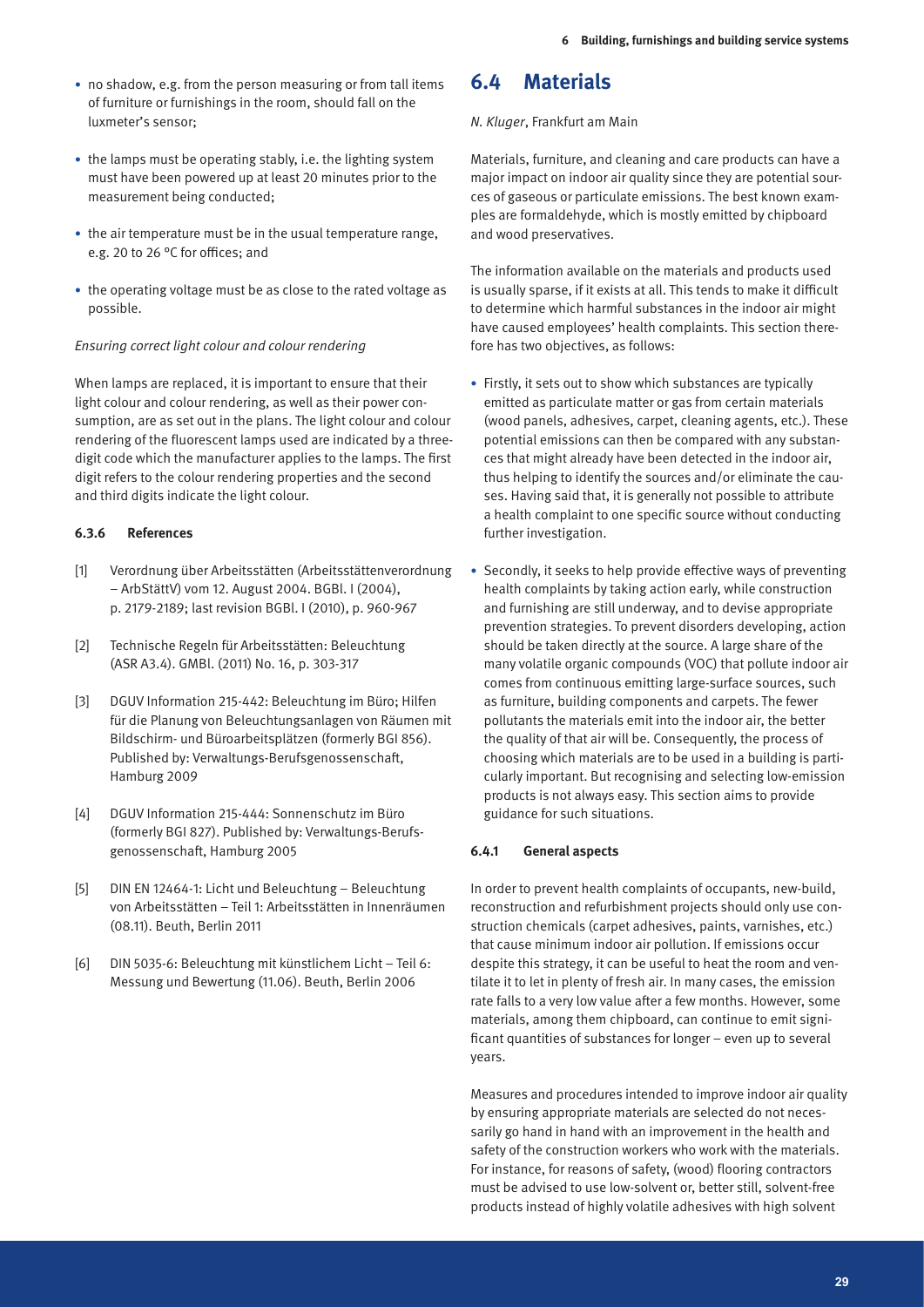contents. The high incidence of accidents involving severe burns caused by such products lends weight to this health and safety requirement. However, products with a low solvent content often contain solvents with a higher boiling point (e.g. glycol ethers). These substances have a low vapour pressure, with the result that they continuously emit small amounts of high boiling point solvents into the indoor air, thus causing long-term pollution.

To support the construction industry in its efforts to implement the wide range of regulations, the Berufsgenossenschaft der Bauwirtschaft (BG BAU; German Social Accident Insurance Institution for the building trade) have set up an information system on hazardous substances, known as "GISBAU" [1]. One of the aims of GISBAU is to supply information about the hazards posed by construction chemicals and to outline suitable protection measures. As part of this task, GISBAU joined forces with manufacturers representing a variety of product groups (e.g. floor installation products, epoxy resin coatings and parquet coatings) to develop a coding system called "GISCODE". The system classifies the products according to health and safety risks and helps buyers choose low-emission products without being tied to a specific manufacturer/supplier. The manufacturers indicate the relevant GISCODE on their price lists, safety/ technical data sheets and packaging.

In a similar move, the "Ausschuss zur gesundheitlichen Bewertung von Bauprodukten" (AgBB; Committee for Health-related Evaluation of Building Products) has published a document detailing a health-related evaluation procedure for volatile organic compound emissions from building products [2]. In accordance with this procedure, emissions from building products are investigated in emission test chambers. Products made of wood or wood-based materials, for example, undergo test-chamber investigations, particularly if they are to be awarded the RAL-UZ 38 eco-label for "Low-Emission Furniture and Slatted Frames made of Wood and Wood-Based Materials" (see Section 6.4.3) [3]. The findings derived from these investigations can be used both to determine the relevant hazardous substances that are likely in the indoor air and to choose low-emission building products.

The first key step in the process of identifying an emission source is to establish what materials and products have been introduced into the building. This step should also take into account concealed sources (e.g. flooring adhesive beneath carpets) and temporary emitters (e.g. cleaning agents used to clean the workrooms on a daily or weekly basis). Special questionnaires for investigating

- building design and room setup (S5) and
- the procedures for cleaning of buildings (S6)

can be found on the internet (www.dguv.de, webcode e650356).

If information is available about relevant labels (GISCODE, EMICODE, RAL labels, etc.) for the materials and products used, it should always be on the questionnaires since it can usually provide an insight into any emissions. Often, this knowledge is also useful when shortlisting suitable materials and products for new buildings and workrooms. It can be assumed that these labels will become more reliable as a source of information with time and that the use of classified materials will result in far lower emissions.

#### **6.4.2 Construction materials and construction chemicals**

Large quantities of chemical products are used in the construction industry. Construction chemicals such as varnishes, adhesives or cleaning products are used in order to speed up and simplify work processes and make them more efficient. In many cases, it is practically impossible to perform construction, redecoration or cleaning tasks without using chemical products. Since hazardous substances are a vital ingredient in many types of construction chemicals, such chemicals distributed over a large area are among potential sources of hazardous emissions in indoor spaces.

The construction materials and chemicals most likely to influence indoor air quality can be divided into categories as shown in Table 4.

Broadly defined, construction chemicals include cleaning products too.

Cleaning agent residues can cause long-term pollution of indoor air due to their ingredients evaporating or outgassing. Common ingredients are preservatives or disinfectants (e.g. aldehydes), solvents (glycols, isopropanol), organic acids and propellants.

Table 5 shows some examples of which classes of substance can be emitted when using construction chemicals. In addition, Annex 5 contains a table showing possible sources for individual substances.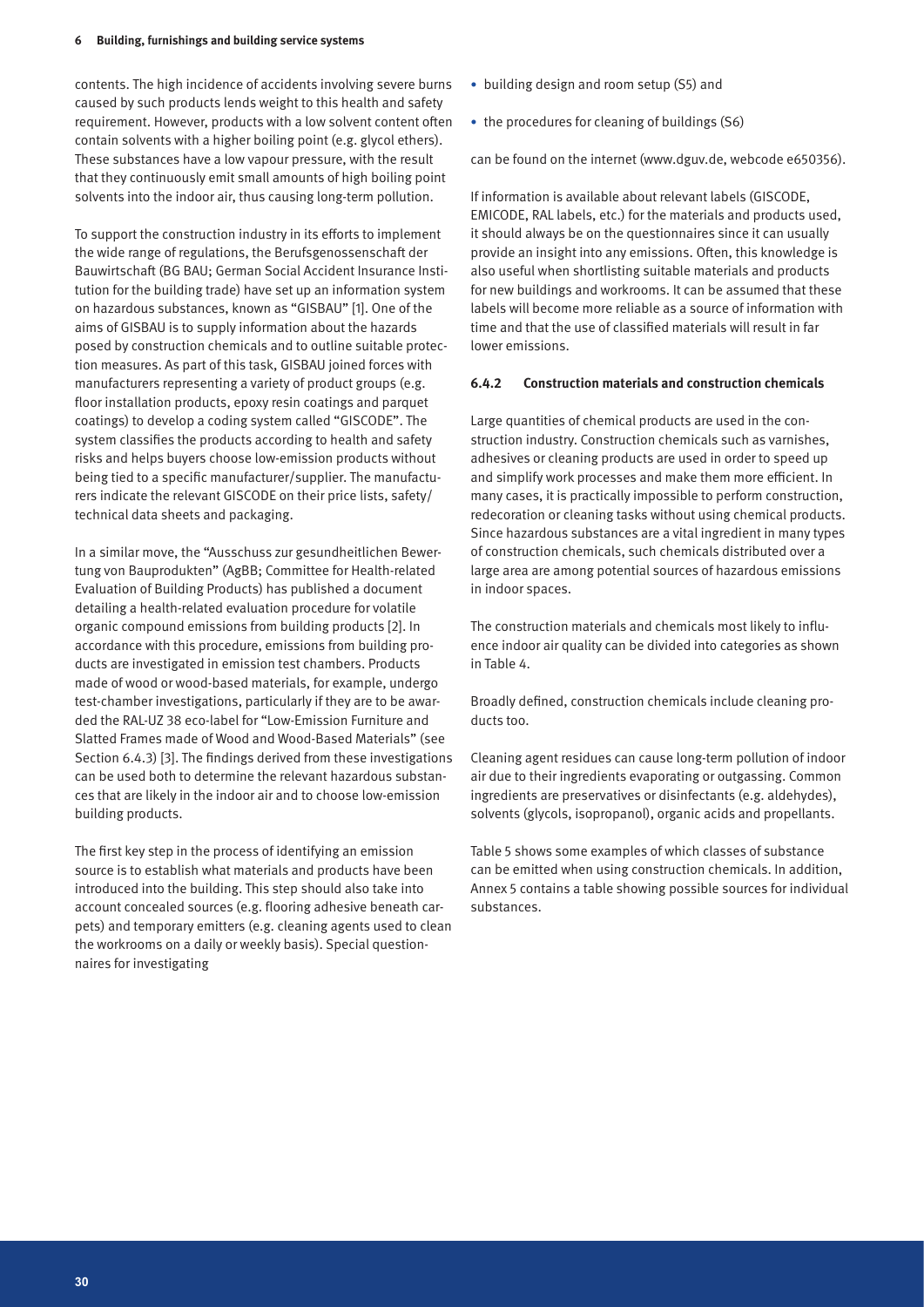Table 4:

Categorisation of construction materials and construction chemicals

| Category                    | <b>Materials</b>                                                                                                                                                  |
|-----------------------------|-------------------------------------------------------------------------------------------------------------------------------------------------------------------|
| Insulating materials        | Mineral wool insulating materials<br>Organic insulating materials (e.g. cellulose insulating materials)<br>Plastic foams (e.g. polyurethane)<br>Miscellaneous     |
| Wood-based materials        | Solid wood<br>Glued laminated timber<br>Wood-based panels<br>Cork products<br>Inorganically bonded raw materials<br>Miscellaneous                                 |
| Floor coverings             | Smooth coverings (e.g. PVC, linoleum, rubber)<br>Parquet, laminate<br>Rugs, carpets<br>Miscellaneous                                                              |
| Wall coverings              | Wallpapers<br>Vinyl wall coverings<br>Fibreglass or textile wall coverings<br>Miscellaneous                                                                       |
| Coating and sealing systems | Wood preservatives and wood stain products<br>Wall and ceiling paints<br>Varnishes<br>Plaster and fillers<br>Adhesive systems<br><b>Sealants</b><br>Miscellaneous |
| Cleaning agents             | Products for basic cleaning<br>Products for routine cleaning<br>Sanitary cleaning agents<br>Disinfectant cleaning agents<br>Care products<br>Miscellaneous        |
| Pesticides                  | Insecticides<br>Fungicides                                                                                                                                        |

#### Table 5:

Classes of substance that can potentially be released when using construction chemicals

| <b>Application</b> | <b>Substance class</b>                                                                                     |
|--------------------|------------------------------------------------------------------------------------------------------------|
| Coating tasks      | Acetates, alcohols, amines (e.g. from epoxy resins), glycols/glycol ethers, ketones, hydrocarbons, phenols |
| Flooring tasks     | Acetates, aldehydes, alcohols, pyrrolidones, isocyanates, hydrocarbons, amines (e.g. from epoxy resins)    |
| Tiling tasks       | Alcohols, hydrocarbons, amines (e.g. from epoxy resins), acrylates, isocyanates                            |
| Cleaning tasks     | Aldehydes, alcohols, biocides, fluorine compounds, glycols/glycol ethers, surfactants, hydrocarbons        |
| Wood glues         | Acetates, aldehydes, alcohols, ketones, phenols, pyrrolidones                                              |
| Wood preservatives | Chromates, fluorine compounds, biocides, hydrocarbons                                                      |
| Expanding foams    | Ethers, isocyanates, hydrocarbons                                                                          |

# **6.4.3 Furniture**

The probability of emissions is particularly high with new furniture. Test-chamber methods are now in place for examining emissions from furniture components, items of furniture and other coated woods and wood-based materials. A method of this type is used, for instance, as the basis upon which the RAL-UZ 38 eco-label is awarded [3]. In this case, the products must not exceed the emission levels specified for formaldehyde, total emissions of organic compounds with a boiling range of 50 to 250 °C (equivalent to the total volatile organic compounds or TVOC) or total emissions of organic compounds with a boiling range above 250 °C (Table 6). Where products that meet these

criteria are used, the indoor emissions can be expected to be significantly lower.

There are four categories of material used in furniture-making, as follows:

- wood-based materials,
- adhesives.
- • liquid coatings for wood and wood-based materials and
- solid coating materials (e.g. film or veneer).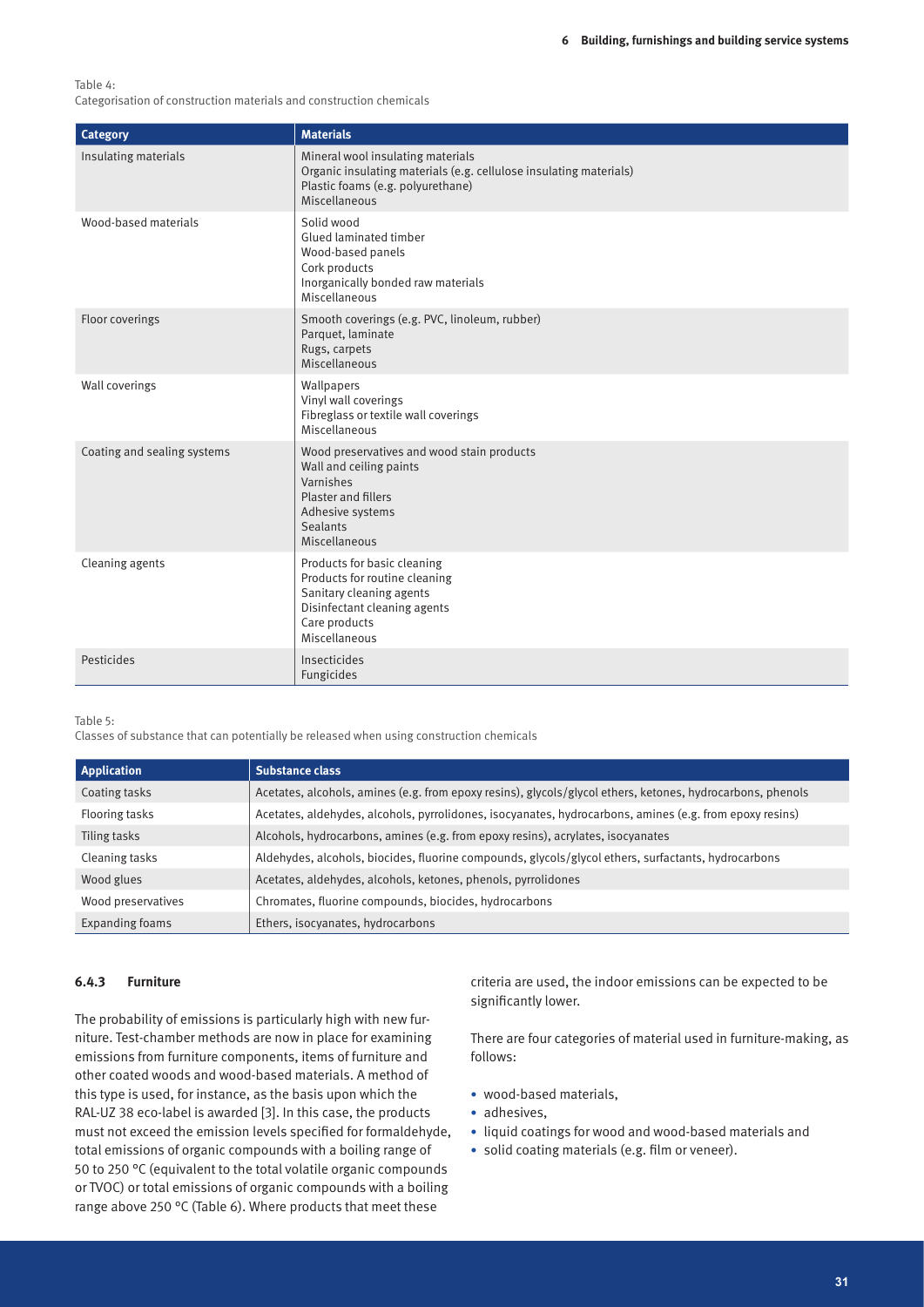#### **6 Building, furnishings and building service systems**

Table 6:

Maximum emission values for low-emission furniture and slatted frames made of wood and wood-based materials for RAL-UZ 38 eco-label (as at January 2013) [5]

| Compound or substance                                                                       | Emission value $(3rd$ day)   | Final value (28 <sup>th</sup> day) |
|---------------------------------------------------------------------------------------------|------------------------------|------------------------------------|
| Formaldehyde                                                                                | $\overline{\phantom{a}}$     | $\leq 0.05$ ppm                    |
| Total volatile organic compounds in retention range $C_{\epsilon}$ to $C_{\epsilon}$ (TVOC) | $\leq$ 3.0 mg/m <sup>3</sup> | $\leq$ 0.4 mg/m <sup>3</sup>       |
| Total semi-volatile organic compounds in retention range > $C_{16}$ to $C_{22}$ (TSVOC)     |                              | $\leq$ 0.1 mg/m <sup>3</sup>       |

The following paragraphs explain which substances these materials emit into indoor air. In addition, woods can be impregnated with preservatives; these cases are covered in detail in Section 12.4.9 of these recommendations.

#### *Wood-based materials*

The term "wood-based material" refers to any panel or board derived from wood. The most common of these is chipboard, used in furniture-making and interiors. Others include plywood, hardboard and MDF (medium-density fibreboard).

The main adhesives used in the production of chipboard are urea formaldehyde resins (UF), melamine urea formaldehyde resins (MUF), phenol formaldehyde resins (PF) and "polymeric" methylene diphenyl diisocyanate (PMDI). They can be used individually or in combination (e.g. top layer PF, middle layer PMDI or a mixture of different types of resin).

The moisture resistance requirements for chipboard for furniture and interior applications tend to be quite low. As a result, virtually all of the chipboard used is bonded with urea formaldehyde resin (UF). The other adhesives each account for roughly 5% of cases. Phenol formaldehyde resins and isocyanates are used if a higher level of moisture resistance is required (construction purposes) or where it is considered very important to keep formaldehyde emissions extremely low.

In the 1980s, there was considerable public interest in the issue of wood-based materials, especially chipboard, due to their formaldehyde emissions and the impact on indoor air quality. Emission classes were introduced for assessing formaldehyde emissions from wood-based materials (see Table 7). The classes are based on the amount of formaldehyde emitted by the material under specific conditions in a defined test room.

Table 7:

Emission classes for assessing formaldehyde emissions from materials

| <b>Emission class</b> | Amount of formaldehyde emitted in ppm |  |
|-----------------------|---------------------------------------|--|
| F1                    | $\langle 0.1$                         |  |
| F2                    | $0.1$ to $1.0$                        |  |
| F3                    | 1.0 to $1.4$                          |  |

Class E2 and E3 board was used in buildings up until the middle of the 1980s. These types of chipboard are certain to emit formaldehyde even after several years have passed. Today, German law only permits E1 products to be sold and used in interiors. The situation is different in other European countries, however, where E2 products may also be sold. It is therefore important

to check the emission class when considering products from manufacturers in other countries.

"E0" board, which is referred to as "formaldehyde-free", is also commercially available. The bonding agents in these types of board are cement, magnesite or gypsum. However, since wood in its natural state contains small quantities of formaldehyde anyway, it seems unlikely that efforts to produce "formaldehydefree" wood-based materials will bear fruit [4].

*Diller* [5] assumes that it is possible to conform to a formaldehyde assessment value of 0.1 ml/m<sup>3</sup> (ppm) provided only class E1 chipboard, or better, is used and there are no other significant sources of formaldehyde. If, however, chipboard is used extensively and the air replacement rate is low, this assessment value might be exceeded.

#### *Adhesives*

In the majority of cases, the adhesives used in furniture and interior components are based on ethylene vinyl acetate and amino resins because of the technical and economic benefits they offer. Hot-melt adhesives based on ethylene vinyl acetate are used for gluing edges. Small amounts of other adhesives are also used for special applications, e.g. to glue glass or metal. Polyvinyl acetate emulsion adhesives (PVAc adhesives) are by far the most important adhesives in furniture-making and interior construction. The chief reason for this almost certainly lies in the advantages they offer users, e.g. their ability to harden without heat having to be applied.

#### *Liquid coatings for wood and wood-based materials*

The percentage breakdown of wood varnish technologies used as liquid coatings for wood-based materials varies significantly from country to country in Europe. Besides one-part and twopart polyurethane varnishes and acid-catalysed varnishes, nitrocellulose varnishes still account for a major share of the liquid coating systems used in the furniture industry. UV-curing unsaturated polyester and acrylate varnishes are also used. However, there is a clear trend away from varnishes with a high solvent content towards varnishes with a high solid content (medium solids/high solids). This development has been boosted by Directive 1999/13/EC on the limitation of emissions of volatile organic compounds due to the use of organic solvents in certain activities and installations [6] and Directive 2004/42/EC on the limitation of emissions of volatile organic compounds due to the use of organic solvents in certain paints and varnishes [7]. Wood varnishes with a high solvent content (such as nitrocellulose varnishes, acid-catalysed varnishes and one-part and two-part polyurethane varnishes) are gradually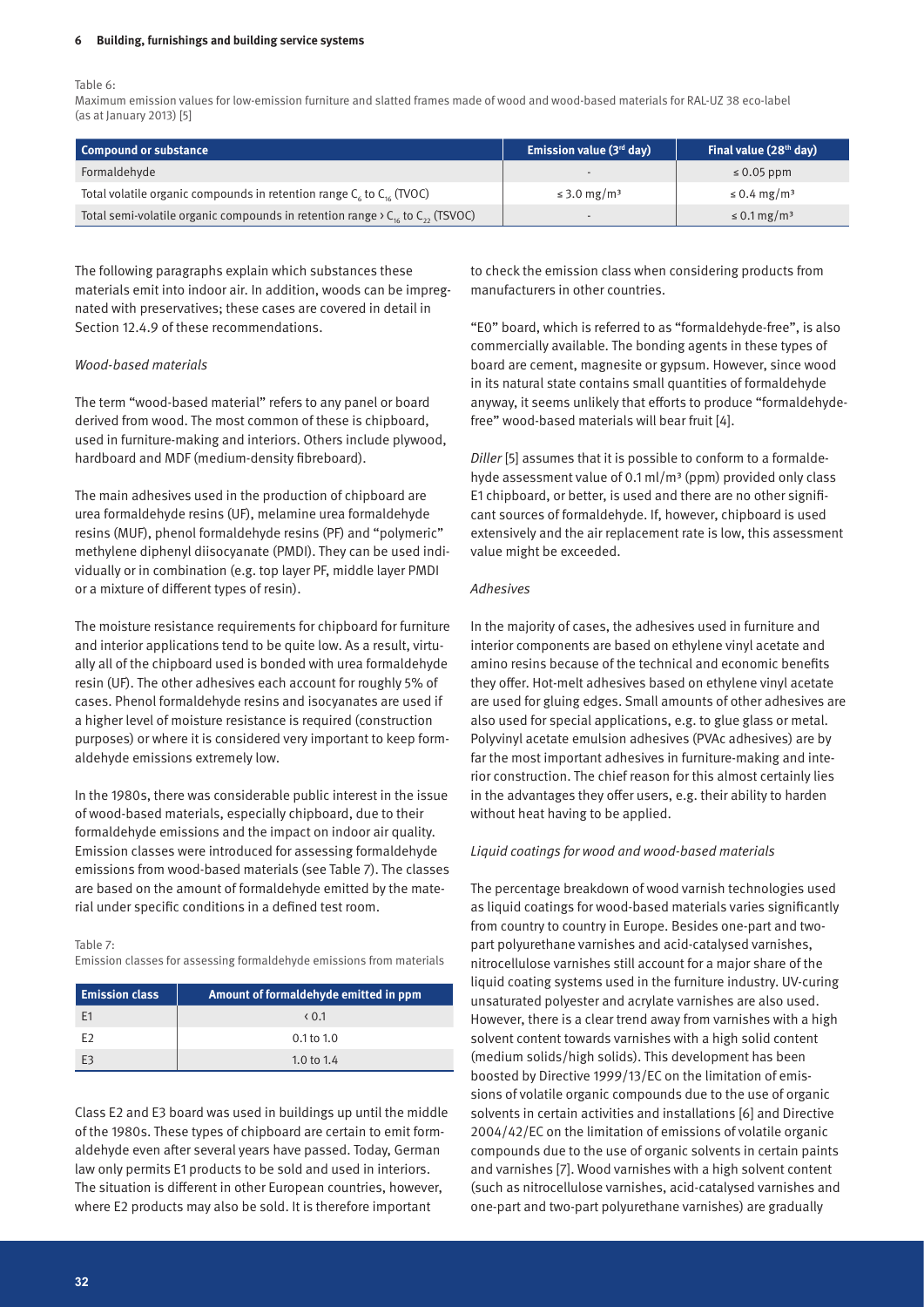being replaced by UV-curing, water-based varnishes and modern coating methods. Table 8 shows the composition of a selection of varnishes.

The solvent residues in the materials are outgassed at different rates depending on the substance category. Aromatic compounds, for instance, are outgassed twice as quickly as alcohols in the initial phase. Where solvent mixtures are used, which

is true of most varnishes, this variability results in differences between the relative share of the substances in the base raw varnish and in the indoor air. The aromatic compound content of a number of varnishes is around 20% but aromatic compounds only account for 2 to 10% of the total of all highly volatile organic compounds in indoor air. By contrast, the share of esters and alcohols in the air is usually higher than in varnish.

#### Table 8:

Composition of furniture-coating varnishes – examples (based on [8])

| <b>Varnish type</b>                       | <b>Solvent content in %</b> | <b>Solvent components</b>                                                                                  |
|-------------------------------------------|-----------------------------|------------------------------------------------------------------------------------------------------------|
| Nitrocellulose varnishes                  | 70 to 80                    | 30 to 50% esters<br>20 to 25% aromatic compounds<br>10 to 20% alcohols<br>10 to 15% ketones<br>10% alkanes |
| Polyurethane base coats                   | 70                          | 60% esters<br>20% aromatic compounds<br>20% ketones                                                        |
| Polyurethane hardeners                    | 62                          | 90% esters<br>10% aromatic compounds                                                                       |
| UV-curing unsaturated polyester varnishes | 40                          | 98 to 100% aromatic compounds<br>1 to 2% alcohols<br>0.5% esters                                           |
| Water-based varnishes                     | 11                          | 64% alcohols<br>18% aromatic compounds<br>18% ketones                                                      |

#### *Solid coating materials*

Solid coating materials are also used to protect furniture surfaces or for decorative purposes. They include veneer, film and decorative paper. Depending on the type of materials used and the technology behind them, such products can also cause solvents, volatile organic compounds (VOC), etc. to escape into the indoor air.

# **6.4.4 Carpets**

Since carpets can carry substances that contribute to indoor pollution, they must also be included in any investigation of the building and its furnishings. The main emissions of concern are VOC.

The Gemeinschaft umweltfreundlicher Teppichboden e.V. (GuT; Association for Environmentally-Friendly Carpets) tests healthrelated and ecological aspects of carpets and rugs [9]. If the materials in them comply with the GuT's "bans on use", e.g. for dyes containing heavy metals, and with the criteria used in the GuT contaminant-tested (relating to harmful substances such as formaldehyde, benzene and volatile organic compounds) they are awarded the GuT label (see Figure 5).

#### *Carpet adhesives*

Carpet adhesives, in particular, can impair indoor air quality. In an effort to counter the problem, German adhesive manufacturers have set up an association, the Gemeinschaft Emissionskontrollierte Verlegewerkstoffe (GEV; Association for the Control of Emissions in Products for Flooring Installation, Adhesives and Building Materials). Its aim is to create a new generation of "very low-emission" flooring installation products, adhesives and building materials in cooperation with the raw materials industry to ensure a certain level of health protection for consumers.

The partners have also developed an emission classification system to provide consumers with the facts they need to make informed decisions when selecting products. This product labelling system, EMICODE®, is based on a precisely defined chamber test and strict classification criteria. The fact that all GEV members use EMICODE® gives everyone in the industry a reliable basis upon which to make product choices. The EMICODE® approach classifies products into three categories (Table 9) [10].

All materials bearing the EMICODE® label (Figure 6) have been emission-tested and have no added solvents. Substances that are or are suspected of being carcinogenic, mutagenic or toxic to reproduction (CMR substances) are not permitted in these materials.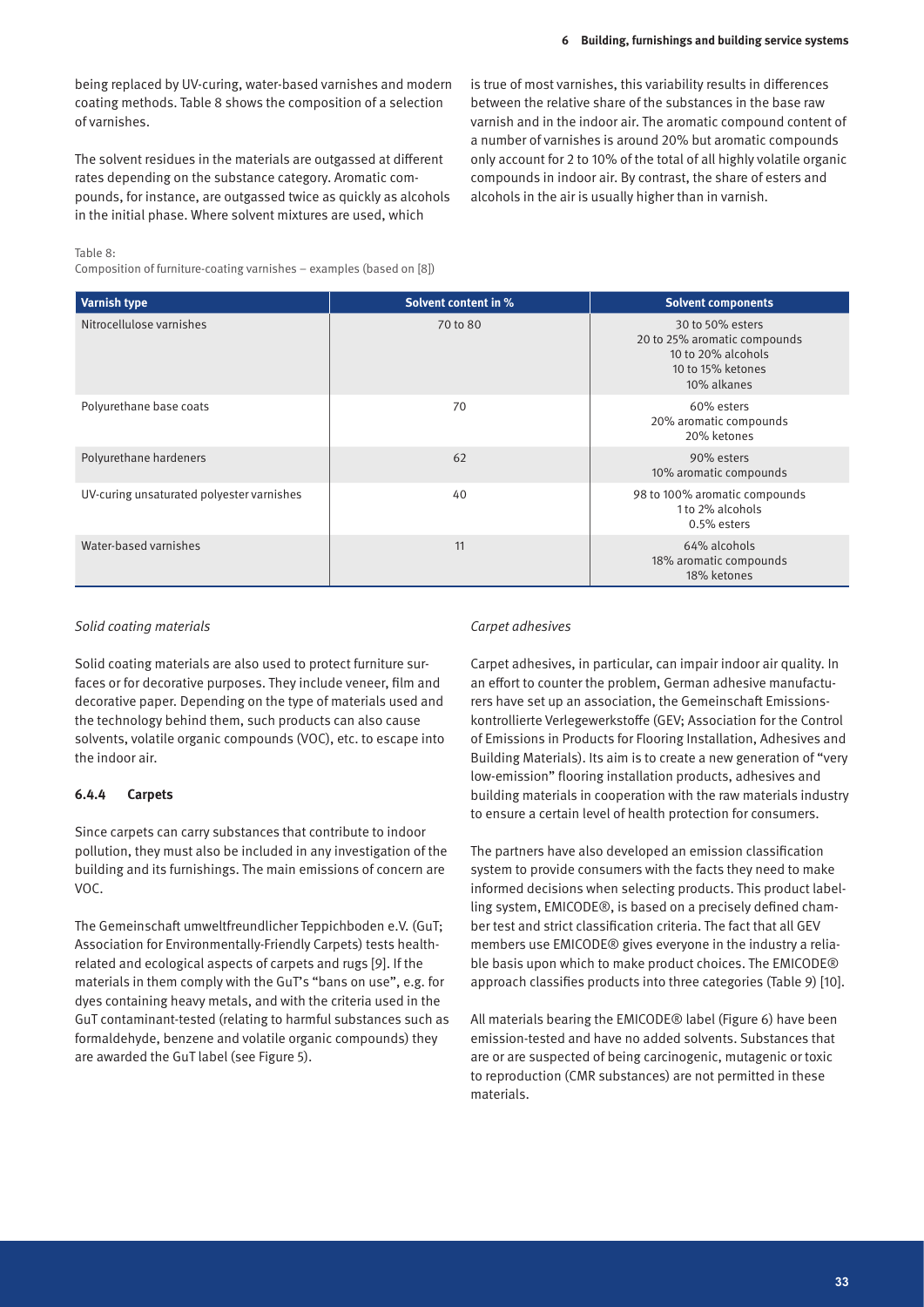| Figure 5: |           |
|-----------|-----------|
|           | GuT label |



#### Table 9:

EMICODE® classes; \*) Products classified as EMICODE EC 1 PLUS are subject to additional requirements, TVOC = total volatile organic compounds with a boiling range of 60 to 250 °C, TSVOC = total semi-volatile organic compounds with a boiling range above 250 °C

| <b>Class</b>                                   | Emitted concentration of volatile organic compounds in $\mu$ g/m <sup>3</sup> |                          |
|------------------------------------------------|-------------------------------------------------------------------------------|--------------------------|
|                                                | <b>TVOC after three days</b>                                                  | TVOC/TSVOC after 28 days |
| <b>EMICODE EC 1PLUS</b><br>very low-emission*) | $\leq 750$                                                                    | $\leq 60/40$             |
| <b>EMICODE EC1</b><br>very low-emission        | $\leq 1,000$                                                                  | $\leq 100/50$            |
| EMICODE EC 2<br>low-emission                   | ≤ 3,000                                                                       | ≤ 300/100                |

#### **6.4.5 References**

- [1] WINGIS Gefahrstoffinformationssystem der Berufsgenossenschaft der Bauwirtschaft. CD-ROM. BC-Verlag, Wiesbaden (annually revised)
- [2] Vorgehensweise bei der gesundheitlichen Bewertung der Emissionen von flüchtigen organischen Verbindungen (VOC und SVOC) aus Bauprodukten. Published by: Ausschuss zur gesundheitlichen Bewertung von Bauprodukten (AgBB), Berlin, aktuellste Fassung
- [3] Grundlage für Umweltzeichenvergabe Emissionsarme Möbel und Lattenroste aus Holz und Holzwerkstoffen (RAL-UZ 38) (01.13). Published by: RAL Deutsches Institut für Gütesicherung und Kennzeichnung, Sankt Augustin 2013
- [4] *Roffael, E.*: Die Formaldehydabgabe von Spanplatten und anderen Holzwerkstoffen. DRW, Leinfelden 1982
- [5] *Diller, W.*: Messtechnik und Bewertung von Formaldehyd und Isocyanaten in Innenräumen. In: Schadstoffbelastung

in Innenräumen, Bd. 19. Published by: Kommission Reinhaltung der Luft im VDI und DIN, Düsseldorf 1992

- [6] Council Directive 1999/13/EC of 11 March 1999 on the limitation of emissions of volatile organic compounds due to the use of organic solvents in certain activities and installations. OJ EC (1999) No. L 85, p. 1-22; last revision by Directive 2008/112/EC, OJ EC (2008) No. L 345, p. 68-74
- [7] Directive 2004/42/EC of the European Parliament and the Council of 21 April 2004 on the limitation of emissions of volatile organic compounds due to the use of organic solventsin certain paints and varnishes and vehicle refinishing products and amending Directive 1999/13/EC. OJ EC (2004) No. L 143, p. 87-96; last revision by Commission Directive 2010/79/EU, OJ EU (2010) No. L 304, p. 18-19
- [8] *Fischer, M.; Böhm, E.*: Erkennung und Bewertung von Schadstoffemissionen aus Möbellacken. Erich Schmidt, Berlin 1994